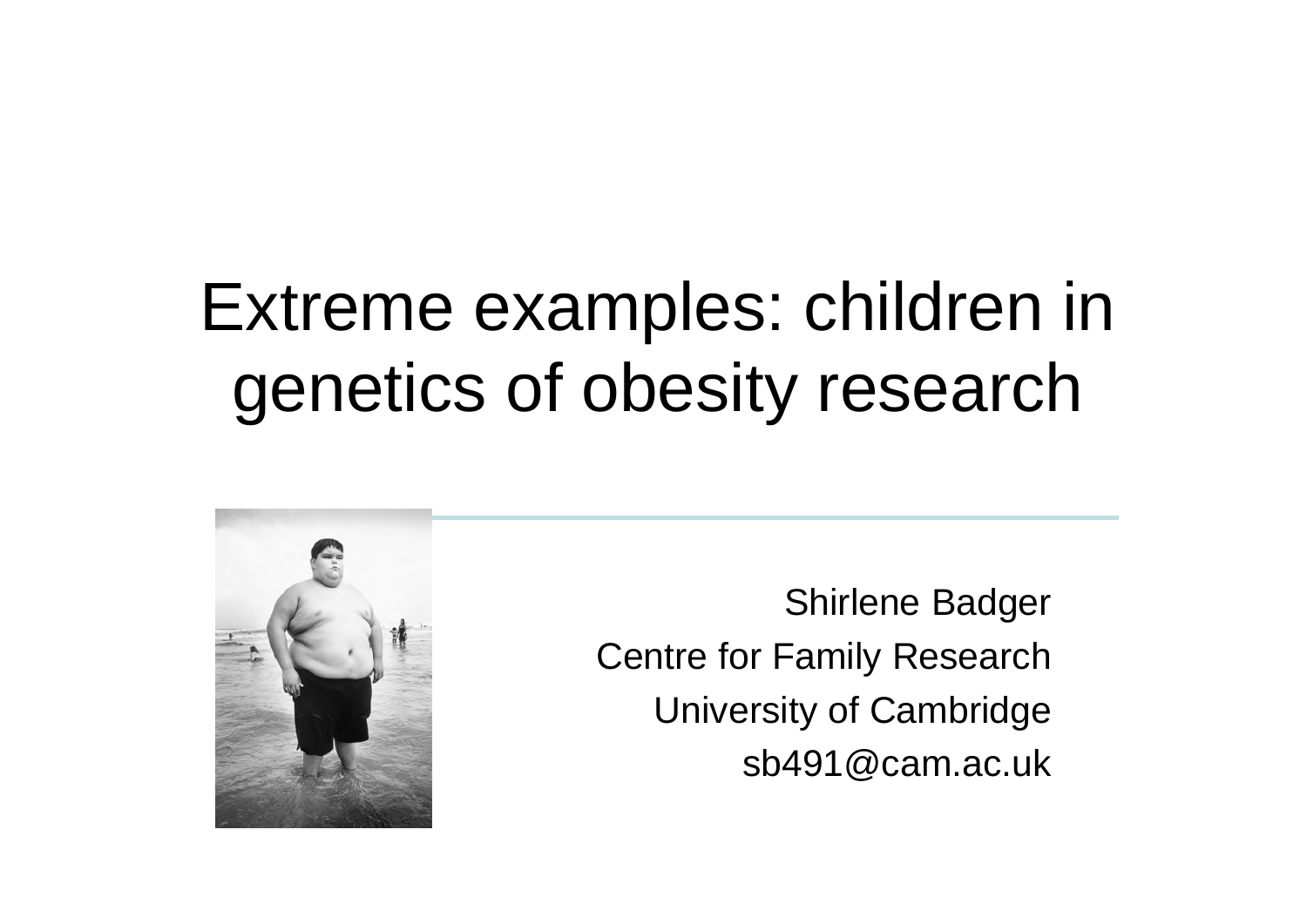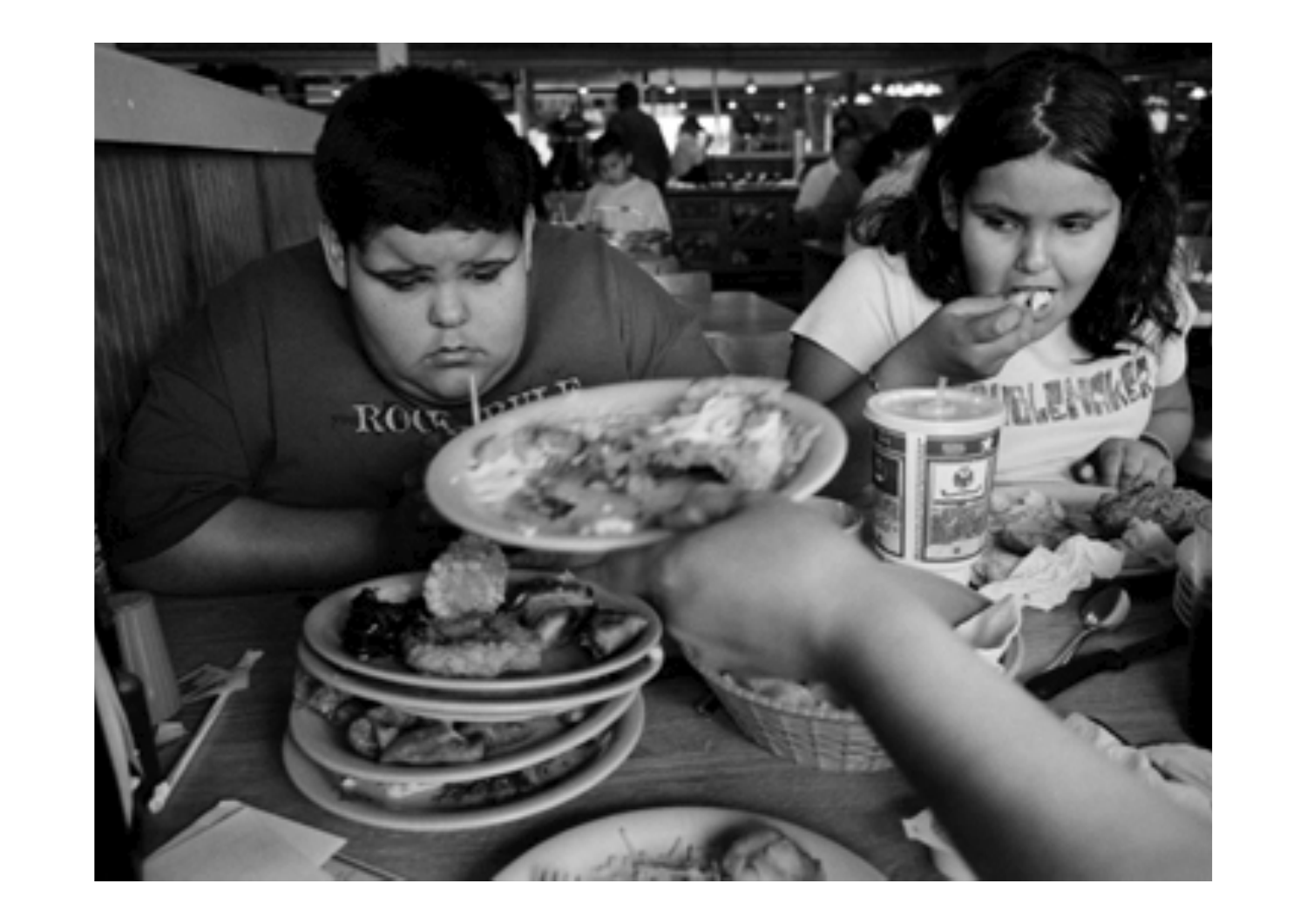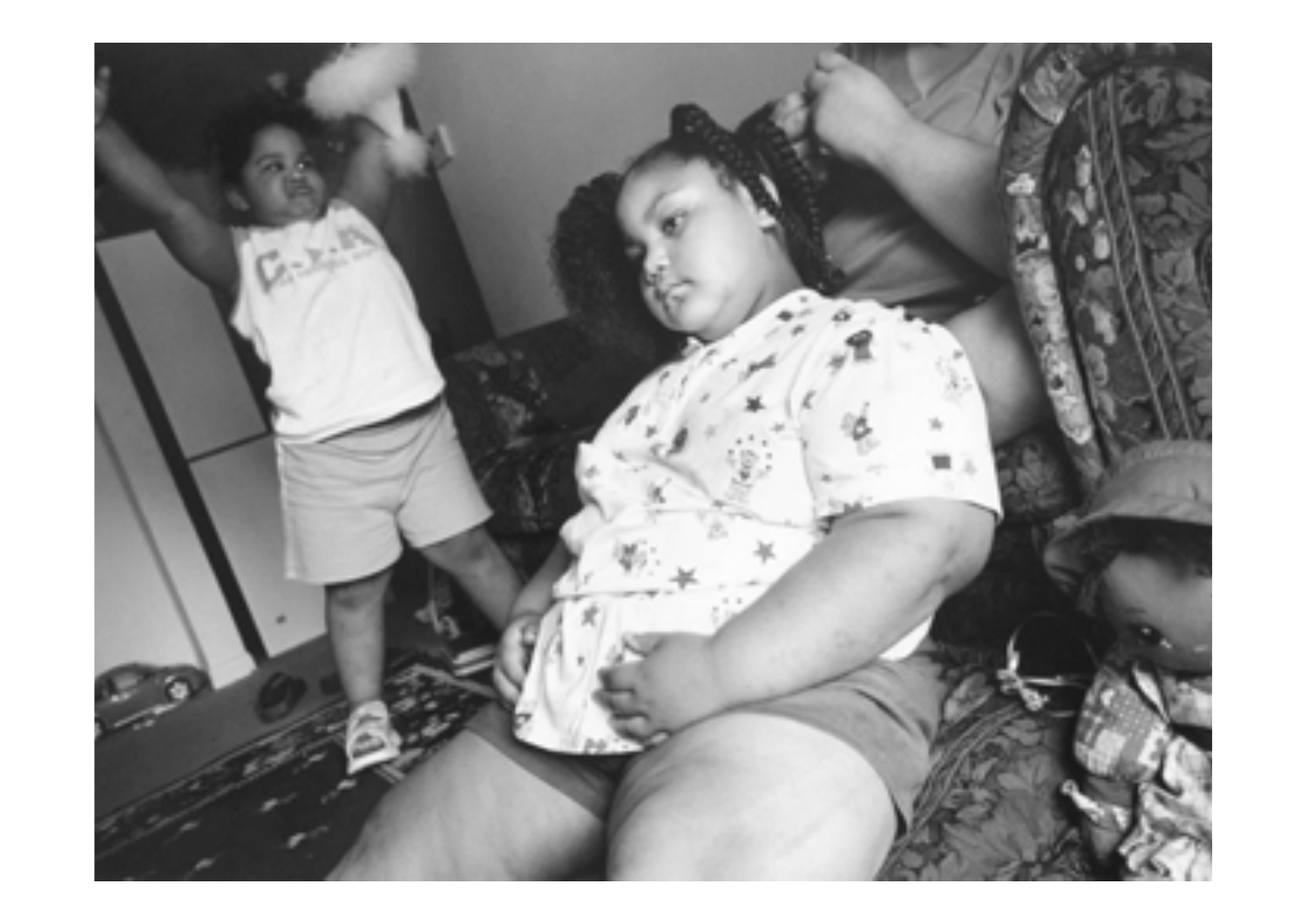Children provide us with a philosophical and an emotional conundrum, 'how did we come to be as we are'?…it suggests that our theories of society and culture are bound up with our theories of the child, their capacities, behaviour and responsibilities"

Henrietta Moore, 2004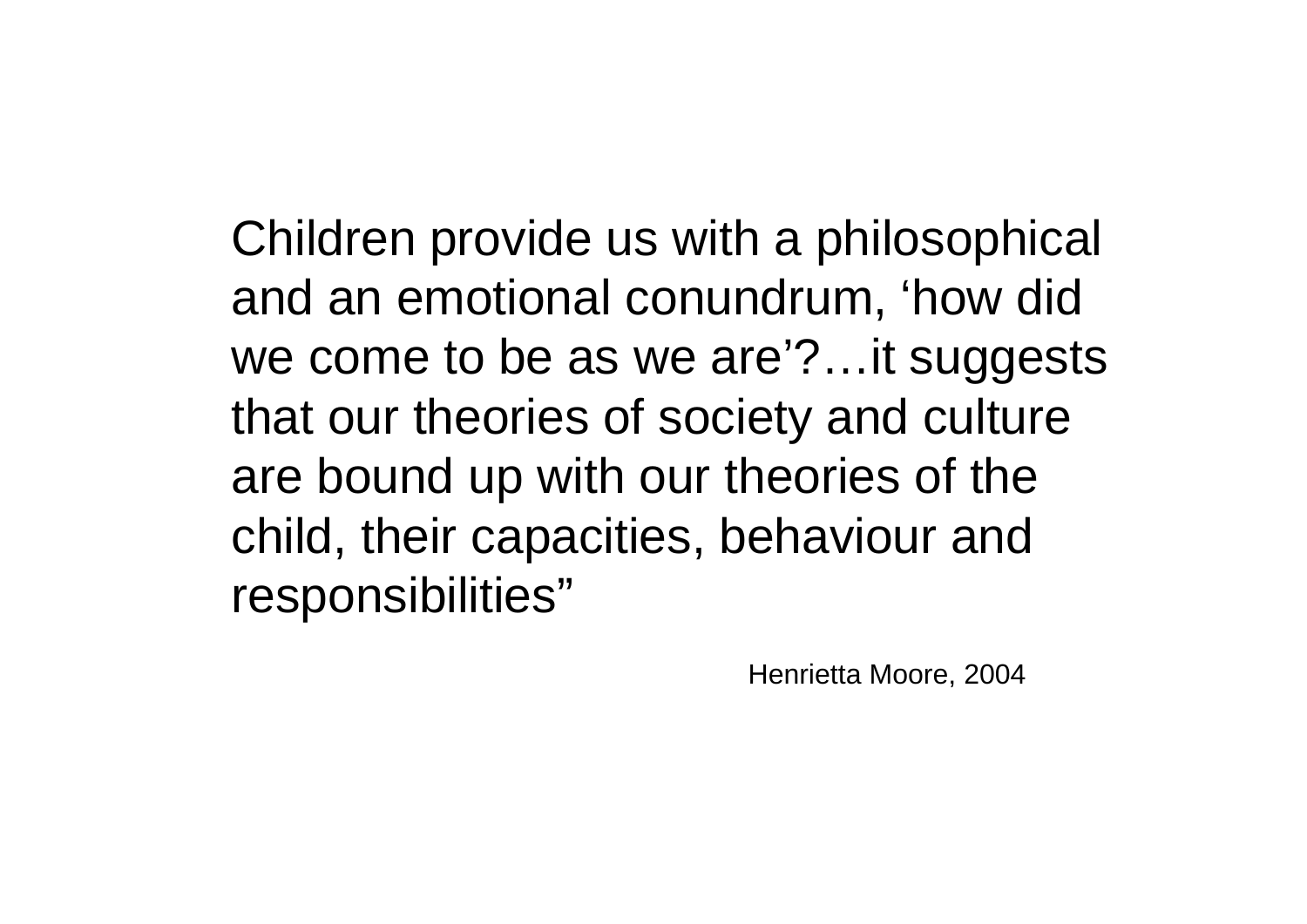## **Methods**

- Ethnography of Genetics of Obesity Study (GOOS) since November 2003
	- Observation in Laboratory. Interviews with team members
	- Observation in Clinical Research Facility when "interesting families" are brought in for further investigation
- In-depth interviews with up to 3 generations from 17 families (age >6 years, n=62):
	- 6 newly referred families to GOOS (interviews are conducted over two time periods, prior to and following the receipt of genetic results)
	- 11 families who have already received a genetic diagnosis for obesity and had varying rates of contact with GOOS.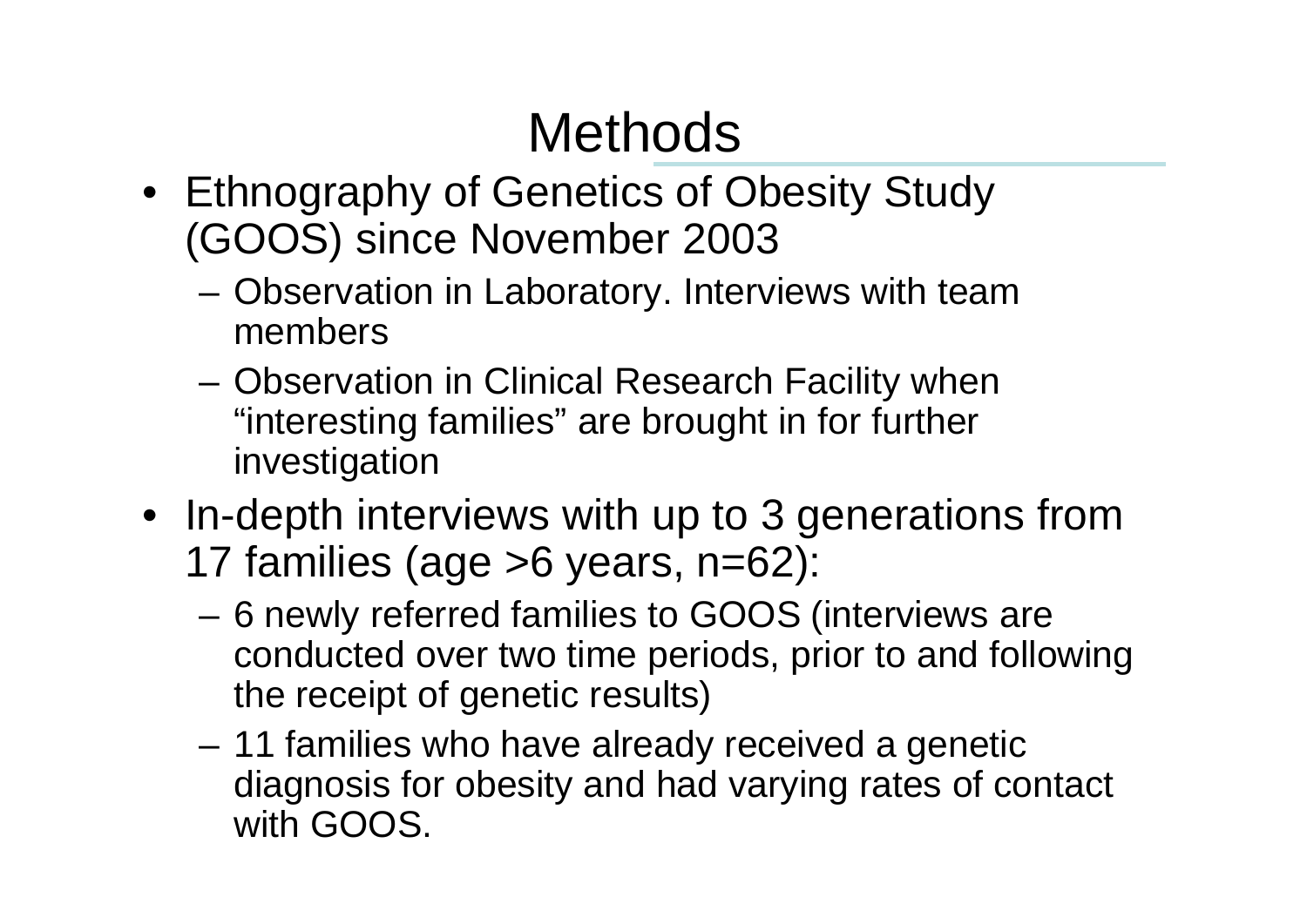### **1** Introduction

**House of Commons Health Committee** 

### **Obesity**

#### Third Report of Session:

#### Volume I

Report, together with formal r

Ordered by The House of Commons to be printed 10 May 2004

1. With quite astonishing rapidity, an epidemic of obesity has swept over England. To describe what has happened as an epidemic may seem far-fetched. That word is normally applied to a contagious disease that is rapidly spreading. But the proportion of the population that is obese has grown by almost 400% in the last 25 years. Around two-thirds of the population are now overweight or obese. On present trends, obesity will soon surpass smoking as the greatest cause of premature loss of life. It will bring levels of sickness that will put enormous strains on the health service, perhaps even making a publicly funded health service unsustainable.

2. Dr Sheila McKenzie, a consultant at the Royal London Hospital which recently opened an obesity service for children, offered a powerful insight into the crisis posed to the nation's health. Despite only being in existence for three years, her service had an elevenmonth waiting list. Over the last two years, she had witnessed a child of three dying from heart failure where extreme obesity was a contributory factor. Four of the children in the care of her unit were being managed at home with non-invasive ventilatory assistance for sleep apnoea: as she put it, "in other words, they are choking on their own fat."

3. A generation is growing up in an obesogenic environment in which the forces behind sedentary behaviour are growing, not declining. Most overweight or obese children become overweight or obese adults; overweight and obese adults are more likely to bring up overweight or obese children. There is little encouraging evidence to suggest that overweight people generally lose weight; there is ample clear evidence that being overweight greatly increases the risks of a huge range of diseases, and that the more overweight people are, the greater the risks. Yet paradoxically, the phenomenal increase in weight comes at a time when there is an apparent obsession with personal appearance. There are more gyms than ever, more options presented as 'healthy eating', and the Atkins diet dominates the best seller charts.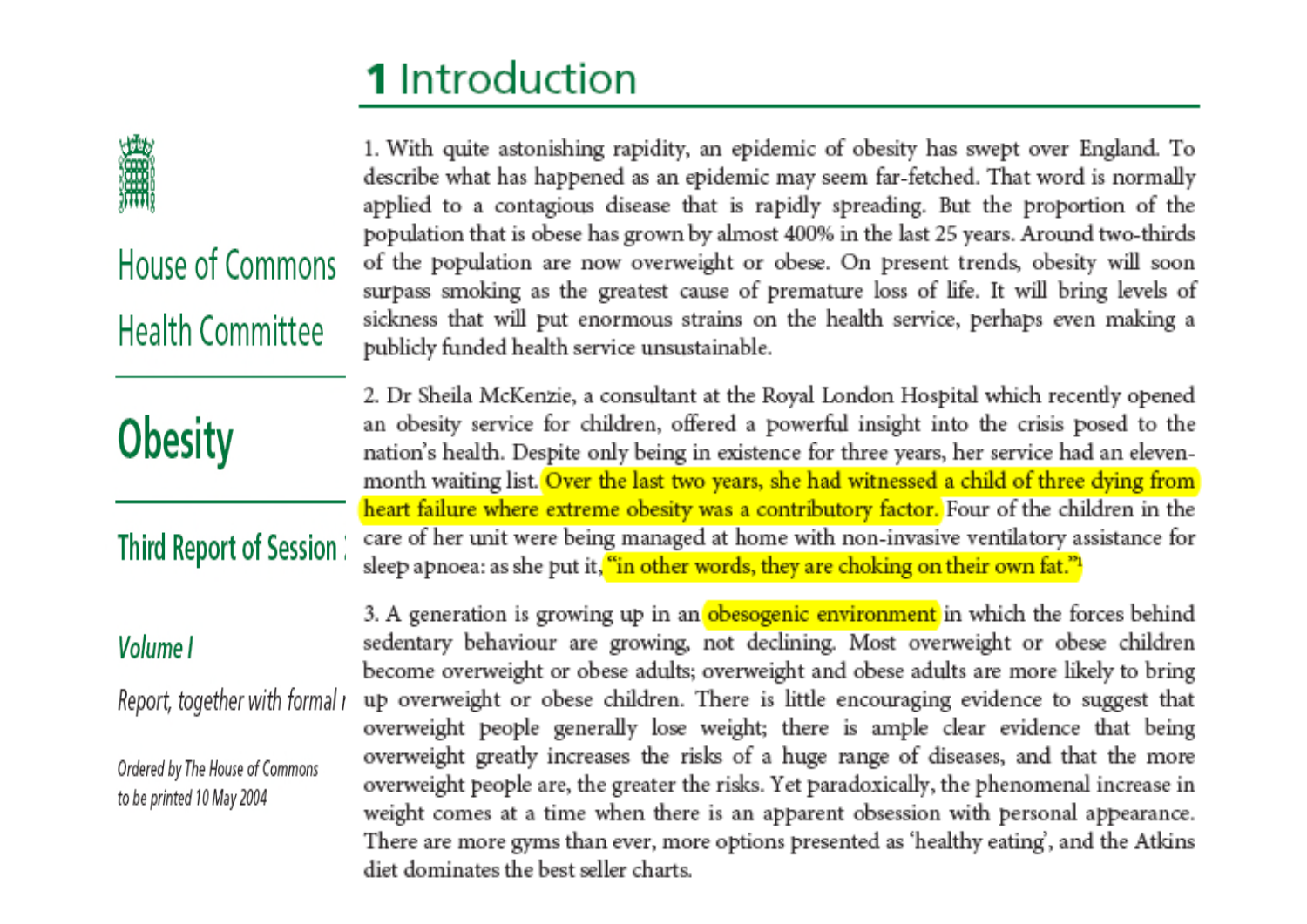

When a three-year-old girl who weighs 40 kilograms dies of heart failure brought on by obesity, you know her parents are guilty of gross child abuse

('Dying for another snack' Miranda Devine 30/5/2004 SMH)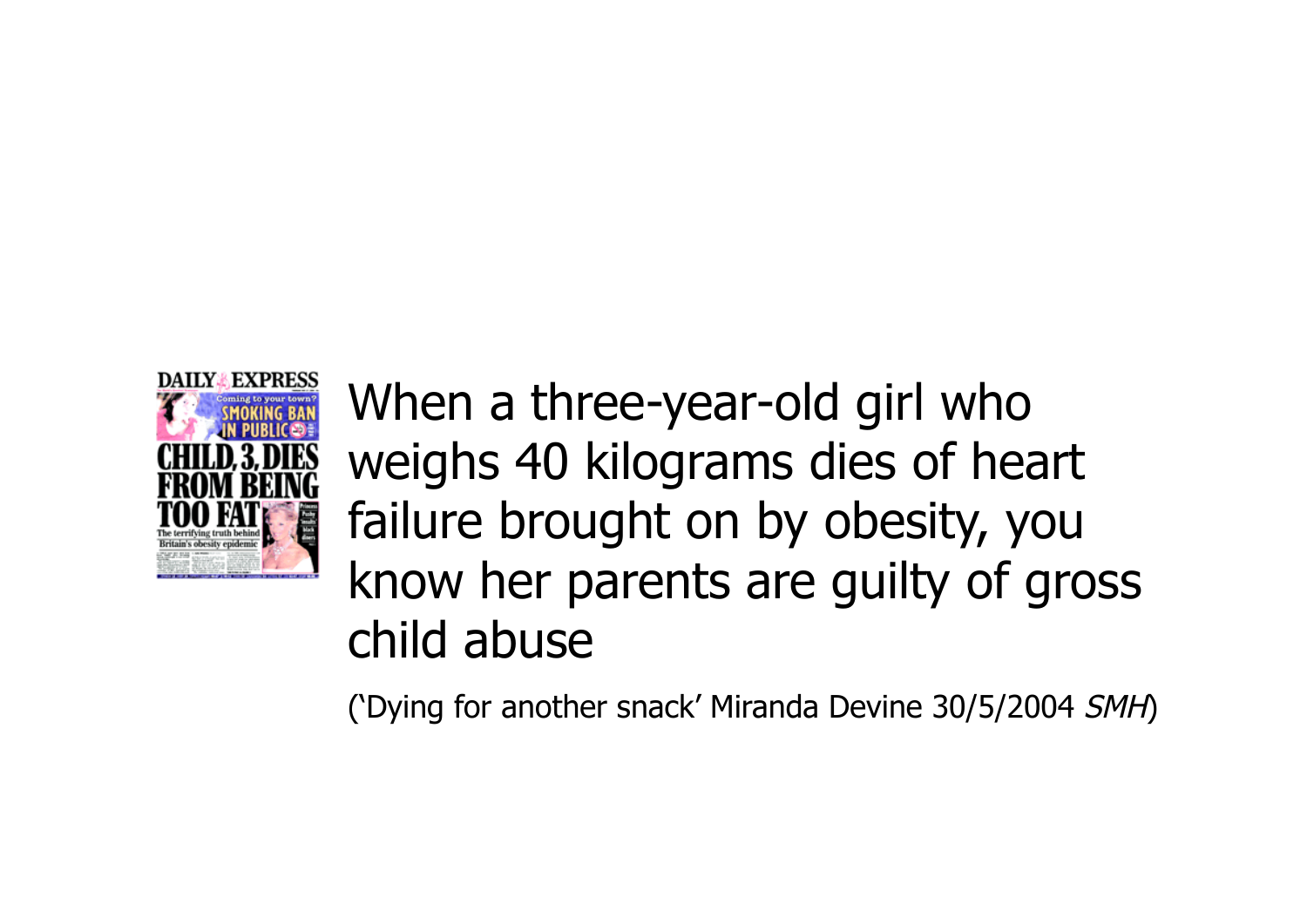

A BIG FAT LIE When a child is exposed on the front page of The Sun as the poster child for the obesity problem it seemed to us rather cruel that this was being presented as an example of how parents were stuffing their children .. It seemed a terrible indictment on the parents when we knew there was a genetic defect in this child and we knew 100 per cent that was the cause of her obesity.

Professor Stephen O'Rahilly

(Poster child for obesity died of gene abnormality. Jeremy Laurance 10/06/2004 The Independent)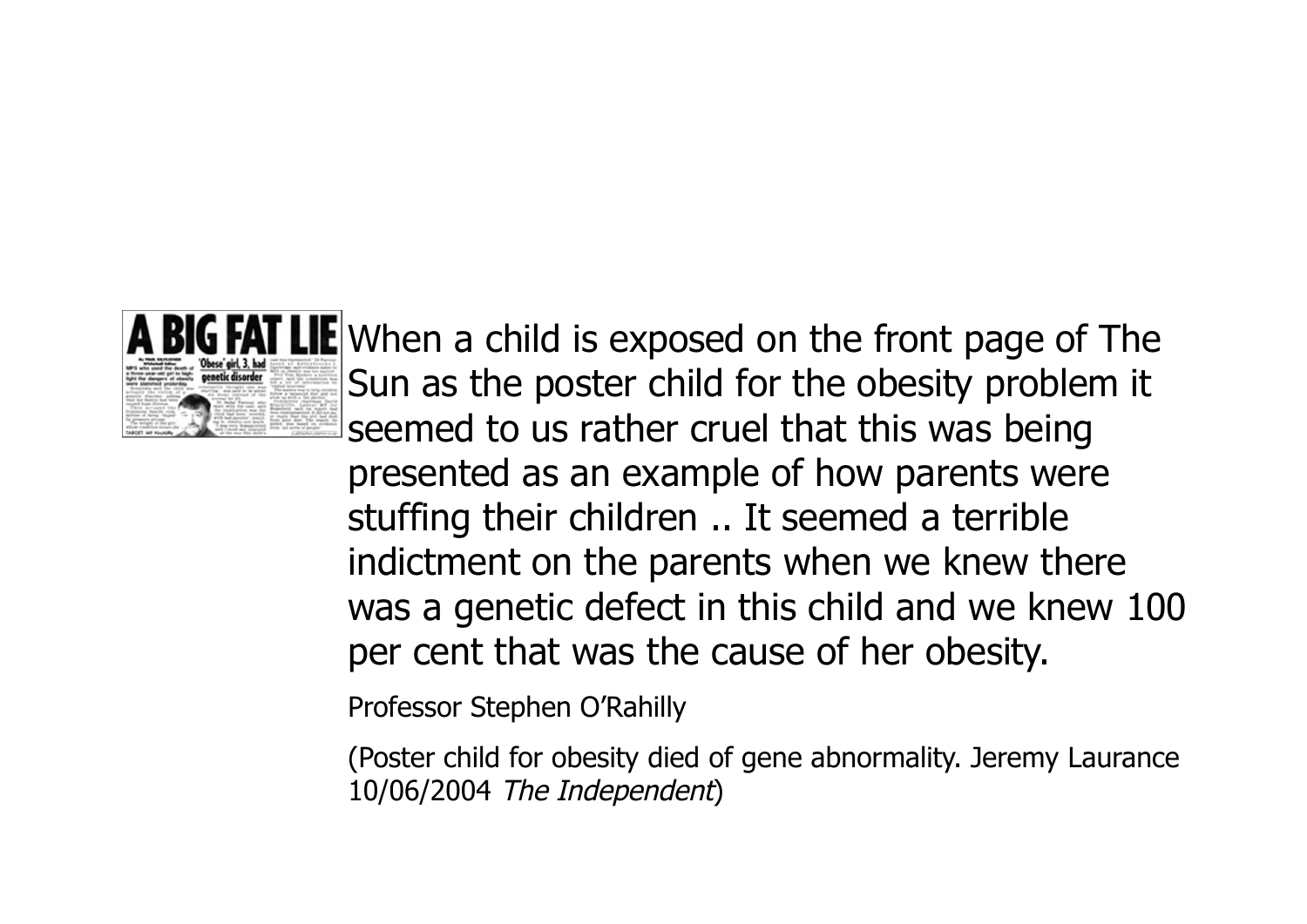

The death has become part of the discussion about what children eat when in fact it was the result of something else entirely ... We are mixing up children's weight issues with distinct medical problems … It is an incontrovertible fact that a genetic defect was the cause of this child's problem.

Dr Sadaf Farooqi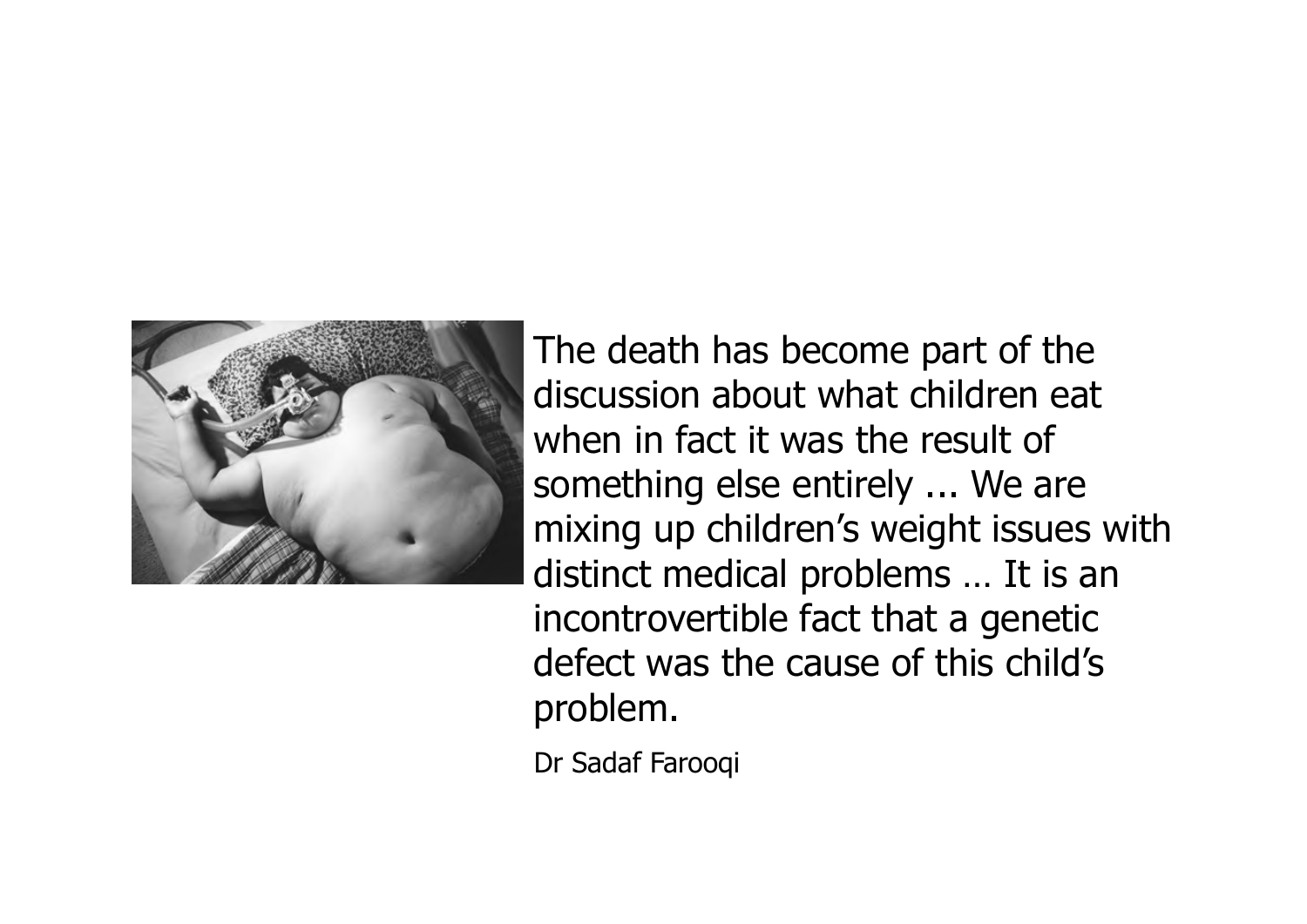

What's really annoyed me about this is that the two people who were quoted on the Today programme appear to have drawn conclusions about our report from the tabloid treatment of part of our report. They don't appear to have read the report .. When you've got a consultant paediatrician in a unit dealing with serious obesity saying that she's got children choking on their own fat, quite frankly it is pretty serious stuff. Had we not referred to her letter, which we do respecting in its entirety they way she put this, I think we would have been accused of suppressing some very important evidence … My suspicion is that there is more than a whiff of medical politics between the two groups of doctors concerned.

David Hinchcliffe, Chair of the Health Committee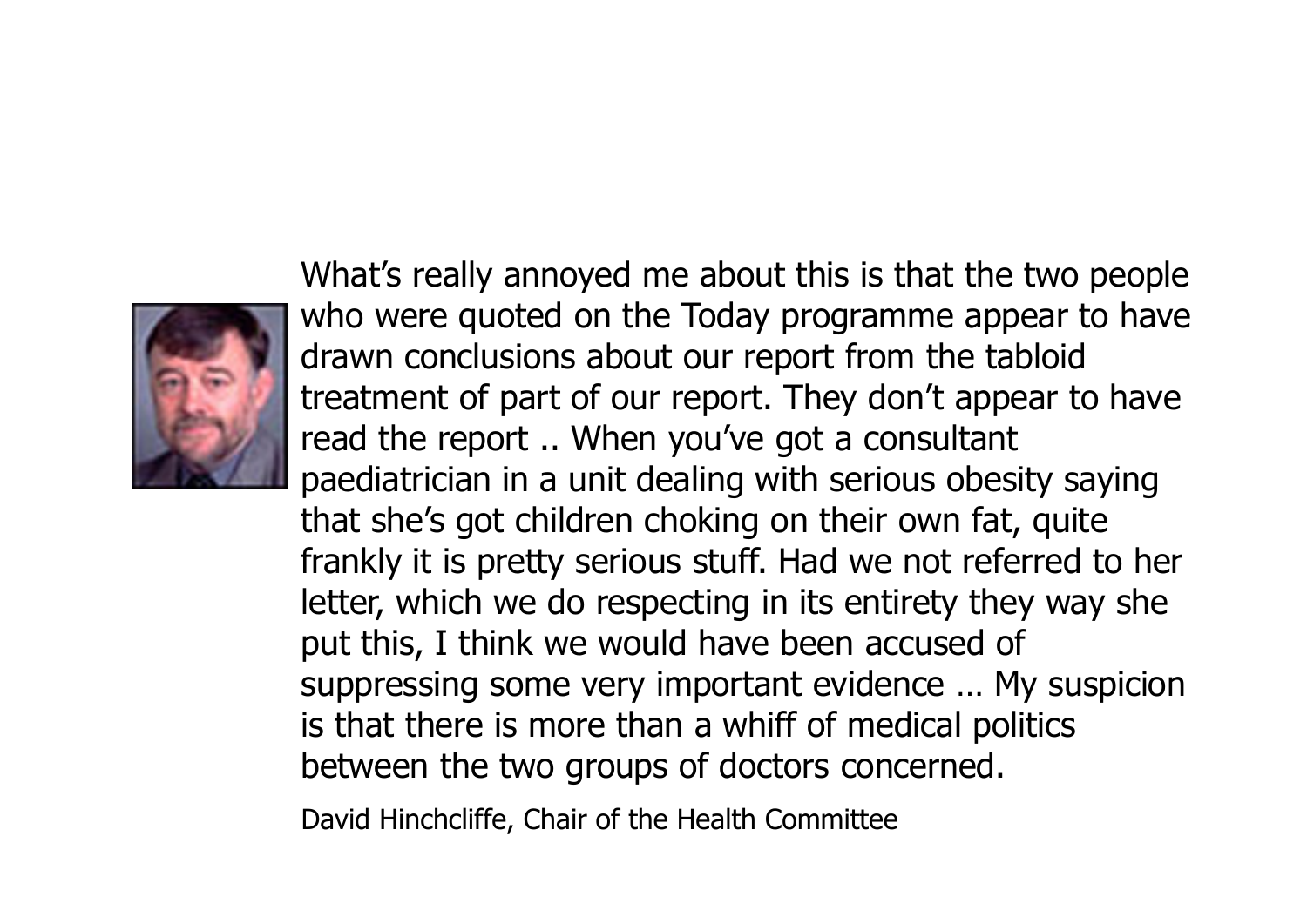In this kind of climate it is not surprising that an isolated death can be turned into a modern morality tale, and that even bereaved parents, about whom we know nothing, can be accused of effectively killing their child.

(www.spiked-online.com 08/06/2004)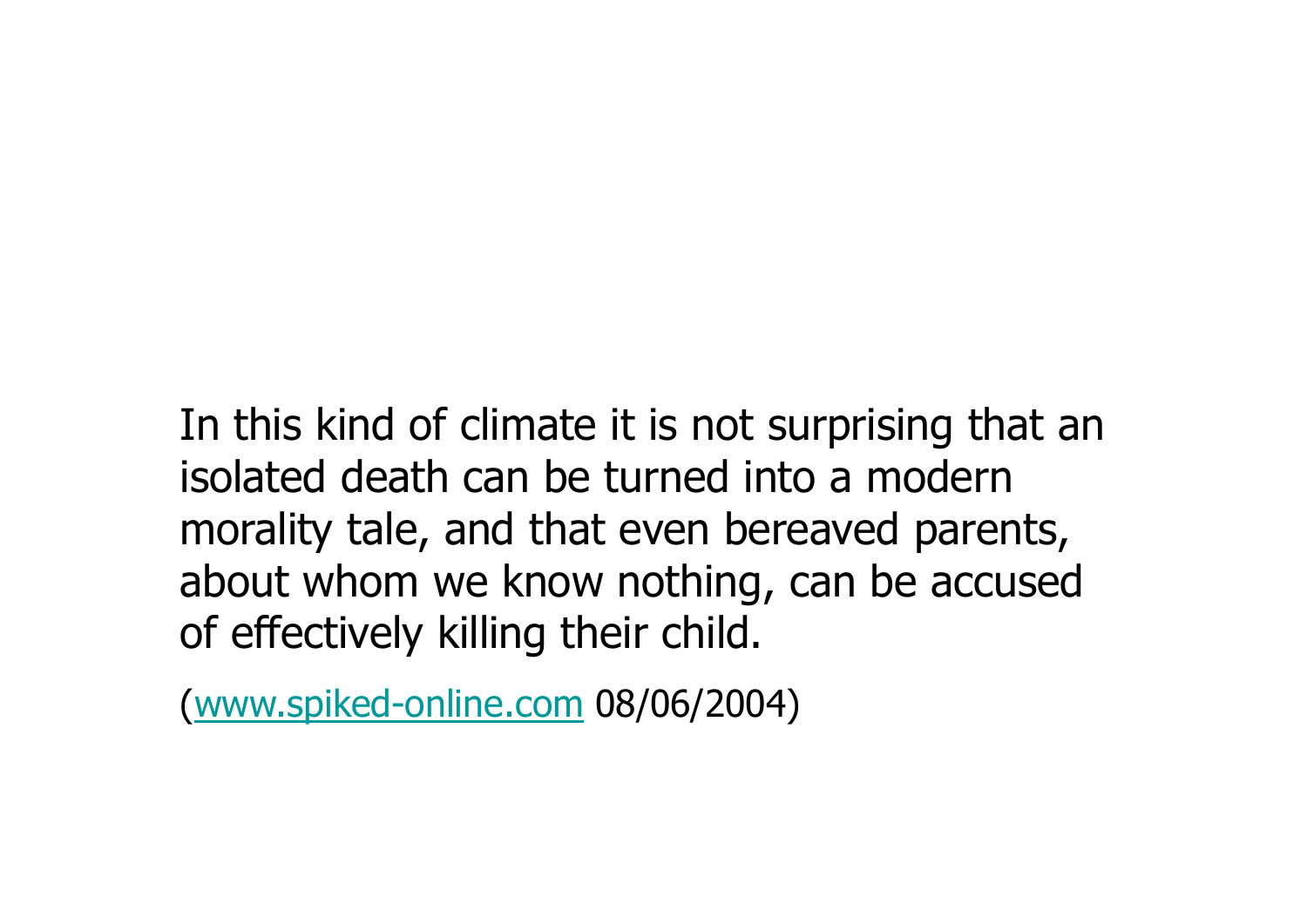Joel: I keep trying to lose weight because something I mean there was a bloke I was reading about in the paper yesterday. There was a guy in the paper I was reading about yesterday and he's trying to lose weight, he's about 18 stone and he's about my age and he wants to lose weight because his father dropped dead of a heart attack at 45 and he weighed 28 stone. So I thought to myself, that ain't giving me long to live like that. I mean if I only live to be 45 that's not very good. Not today. But I know it will happen because your body just can't stand it.

IV: It must be quite a scarey thought.

Joel: Oh yeah. I keep thinking to myself I'll be retired when I'm 60 and my Dad said yesterday "if you make it". I've got to lose some weight.

IV: Just a hard think to think about though isn't it?

Joel: Yeah I work in the cemetery and I see a lot of things you know. We had one when my Dad first started there when I was quite young and I remember him saying about it when he come home. This woman she was so heavy they had to lower her coffin into the grave with a digger. I mean, I'm 27 stone, four of my mates tried to pick me up in the wheelbarrow at college and they couldn't. So like they said if you fall over we can't help you. We can't pick you up and carry you. That's part of the problem if anything ever did happen to me, they'd need a crane to get me out the house.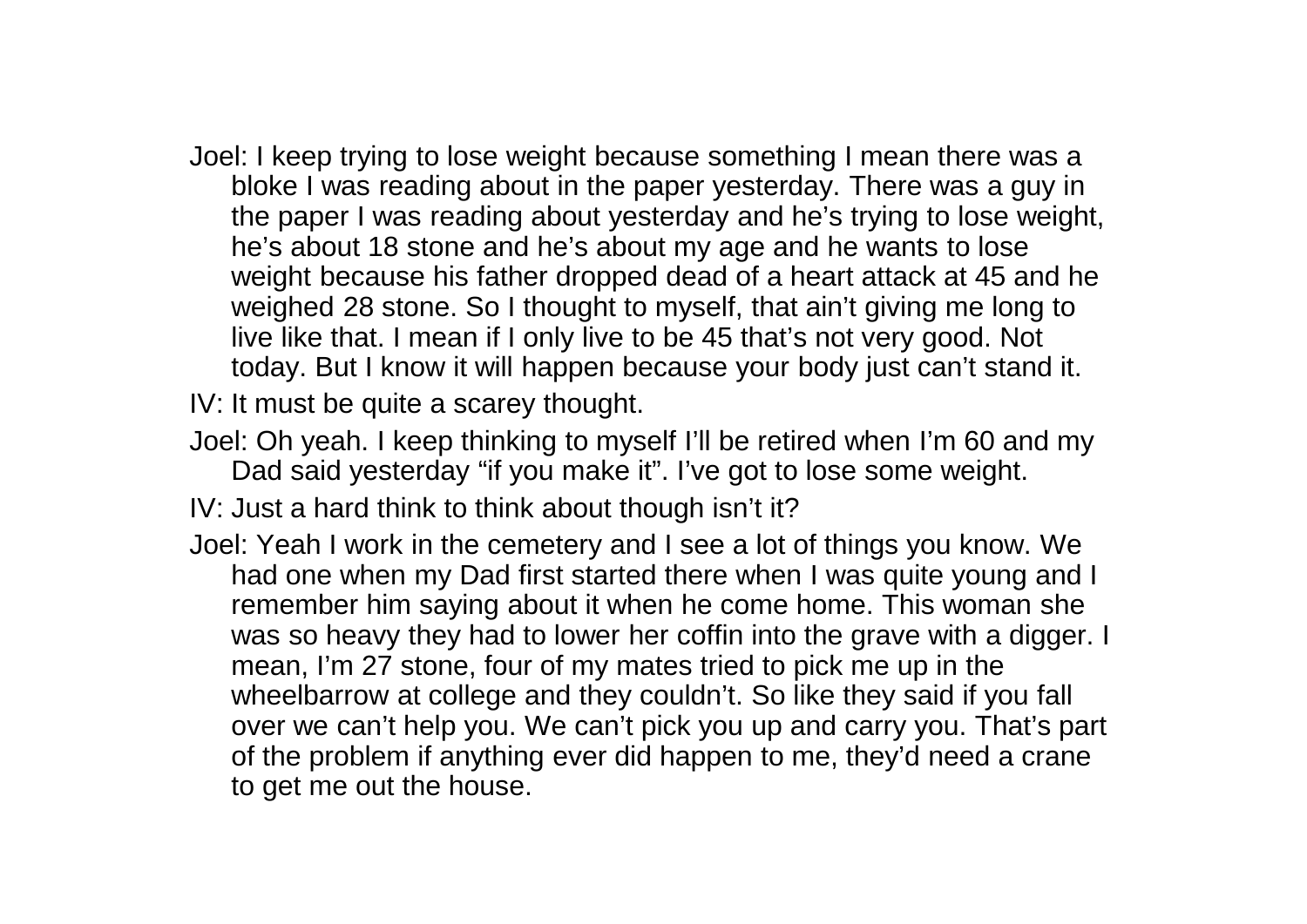An animal caretaker first spotted the creature huddled in a corner of its cage, grooming itself. It was furrier than most, but what really stood out was the size of the thing – it was hugely fat. The caretaker alerted doctoral candidate Margaret Dickie, who diagnosed the mouse as "pregnant". But there were problems with this theory. For one thing, the mouse never delivered a baby. And on closer inspection it turned out to be male. The fat mouse ate three times the chow eaten by a normal mouse, pawing for hours at the bar of the food dispenser like an embittered gambler banging away at a recalcitrant slot machine. Between feedings it sat inert. It seemed to have been placed on this earth for no other purpose than to grow fat. … Rather than dart around the cage in mousy abandon, it was docile, phlegmatic, as though resigned to some unspeakable fate.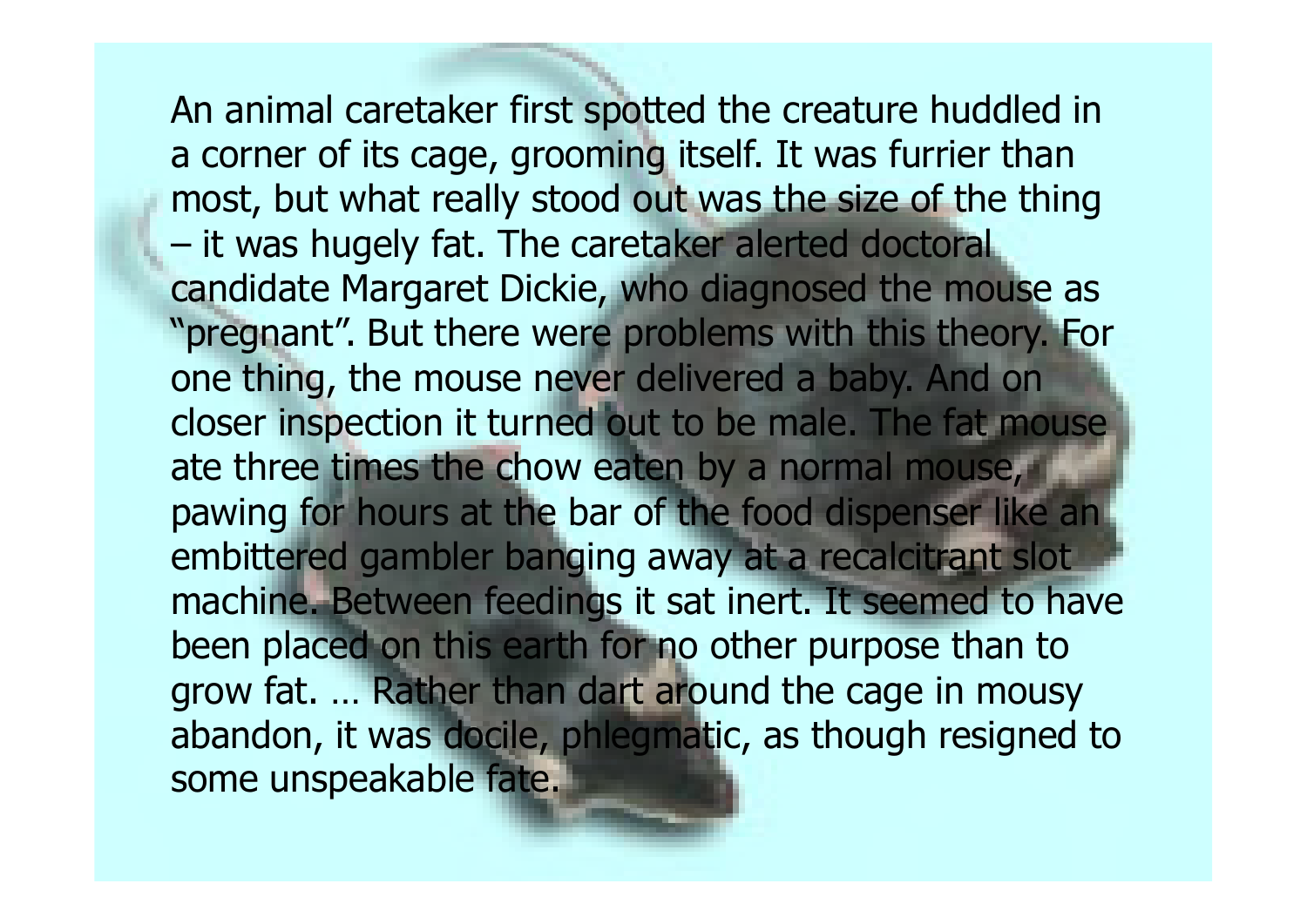

"The study of rare individuals with extreme disturbances of their physiology has long had an impact in terms of scientific understanding grossly disproportionate to the infrequency of the particular disease being investigated."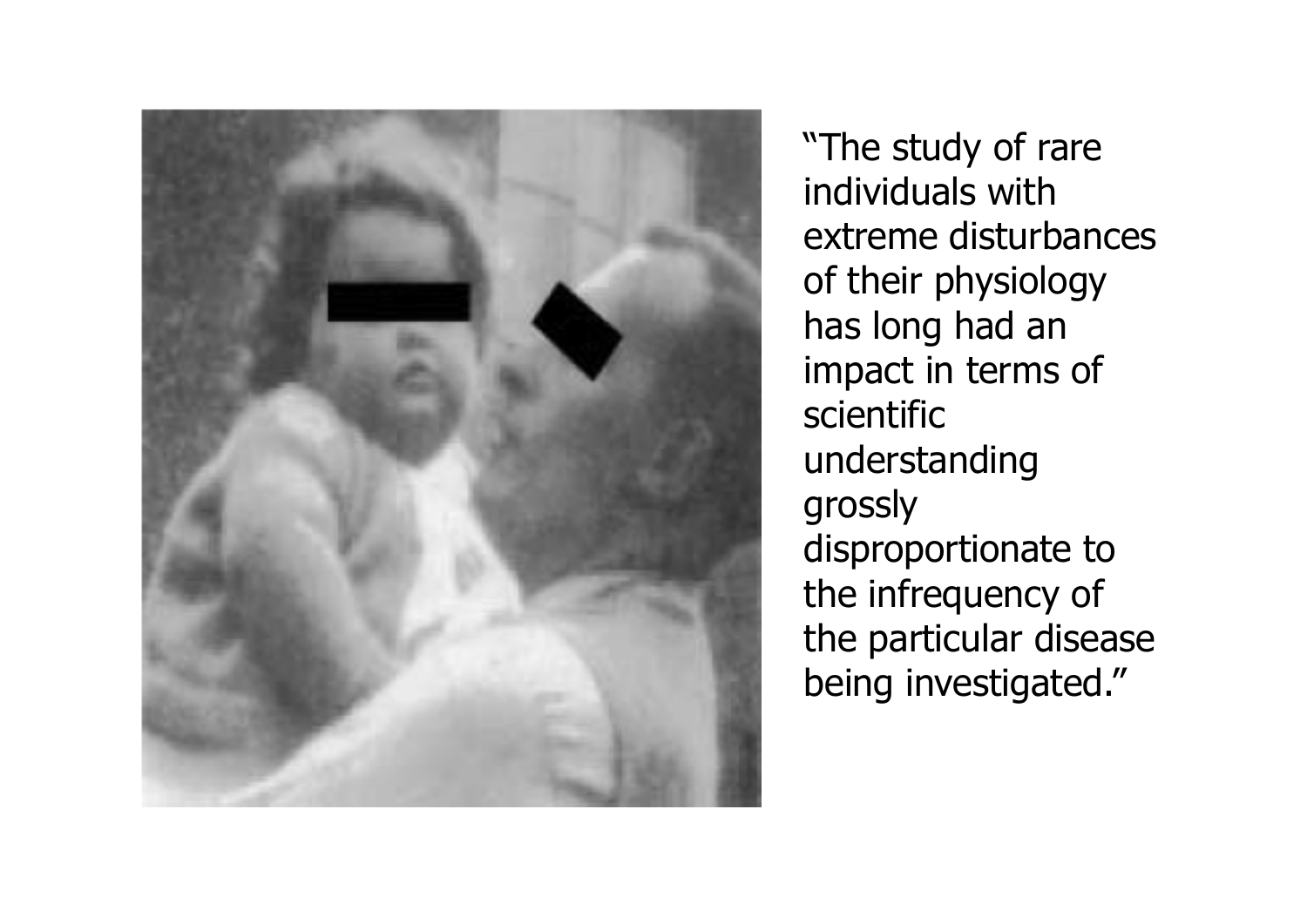"The parents reported that at the age of four months the cousins became possessed by a voracious hunger … like starving explorers and concentration camp survivors, the Punjabi cousins were obsessed with thoughts of food. But … theirs was an obsession food could not quench. They ate more than their siblings, more than their parents, more than anyone could believe. And still they wanted more. Denying food to famished children seemed in every sense cruel, so at first the parents complied with their children's demands. Eventually, though, they took one doctor's advice and padlocked the cupboard door. The children scavenged through the trash for soggy French fries, and gnawed frozen fish sticks from the freezer.."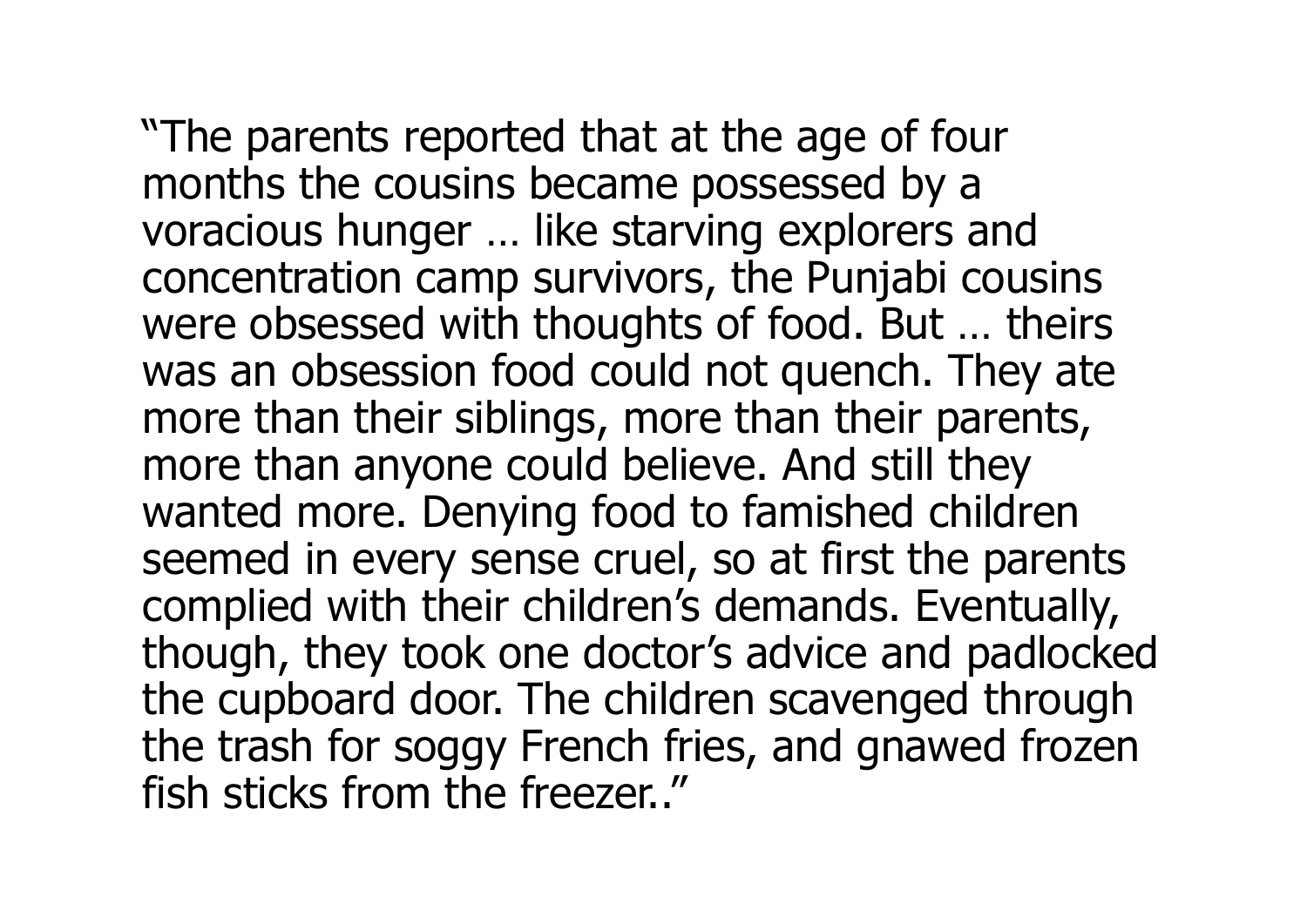





3-year-old weighing 42 kg



Figure 2 Effects of leptin therapy in leptin deficiency.  $(a)$  Clinical response in a 3year-old boy with congenital leptin deficiency;  $(b)$  energy intake at an 18-MJ ad libitum test meal before therapy versus 1 month after therapy;  $(c)$  onset of pulsatile luteinizing hormone secretion at an appropriate developmental stage in Child A compared with Child B.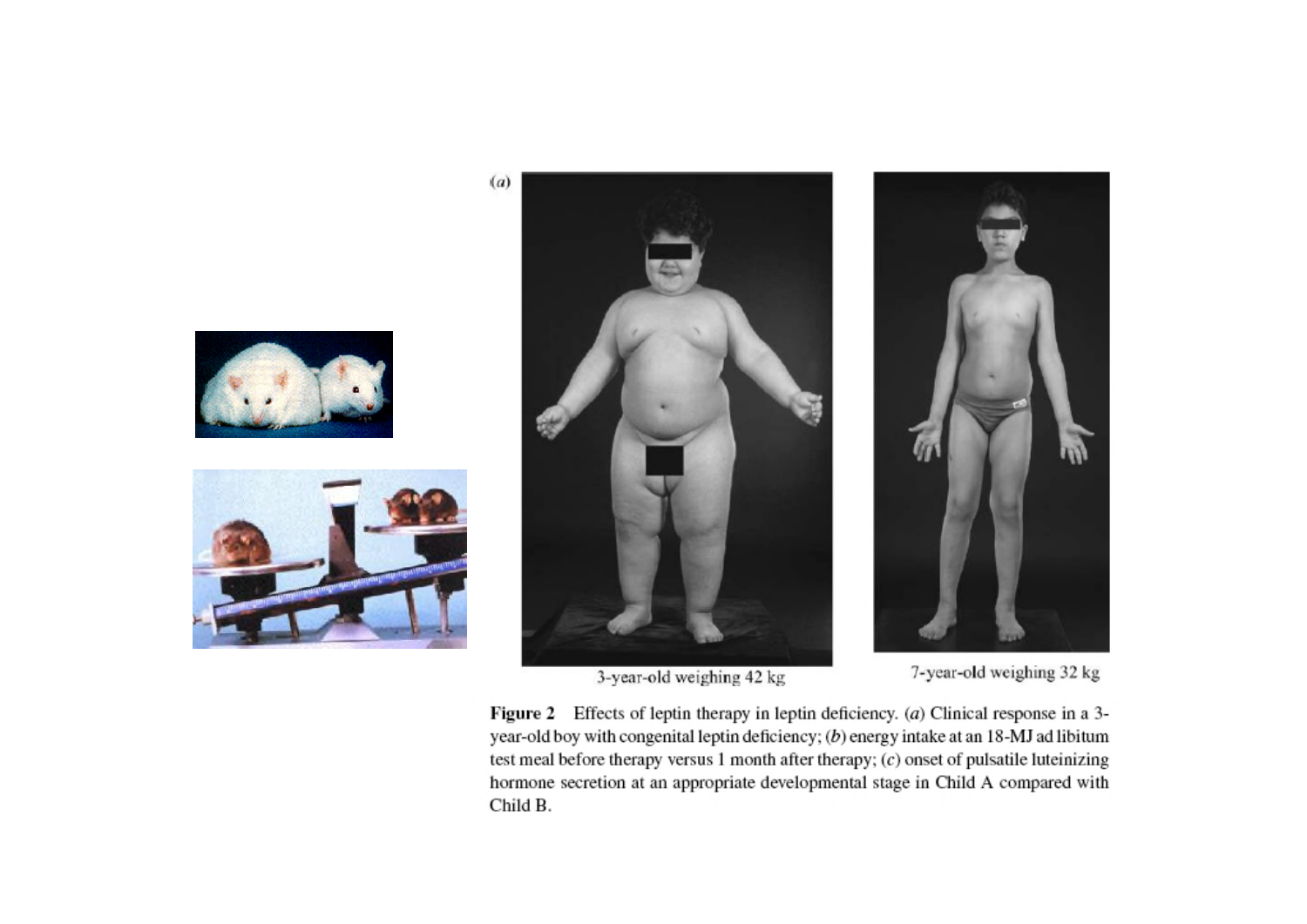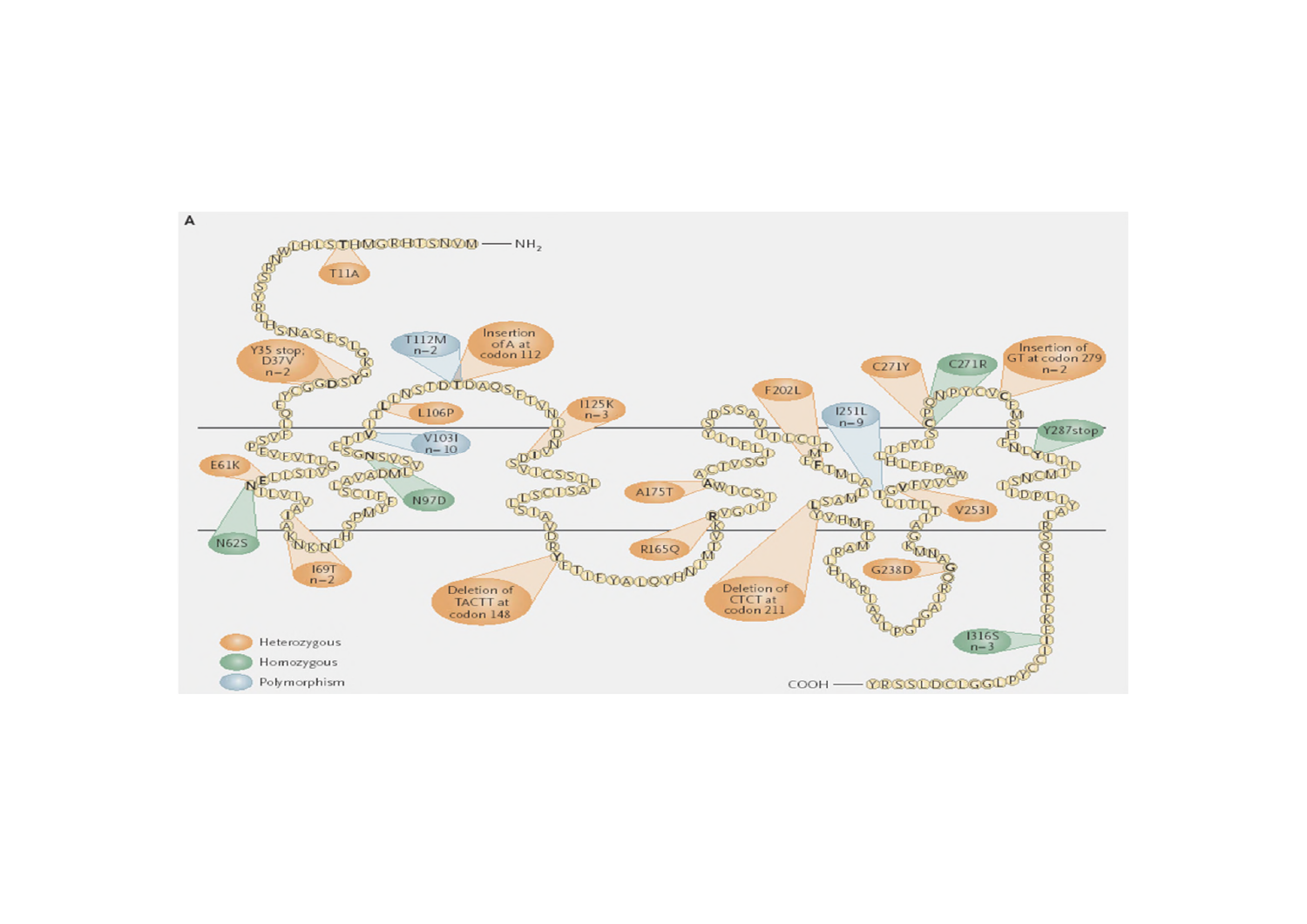• I would really like for her to not have to put on more weight. Because she's already got stretch marks. I don't want her body to get damaged prematurely any more ….. She's got them round her breasts and around here but more prominent are the scratch marks that she's got from her kitten. But she hadn't 'seen' them. Of course she didn't know what they were. I didn't know what they were at first. I know they will fade but on such a young body there shouldn't be such marks there. (Rowena)